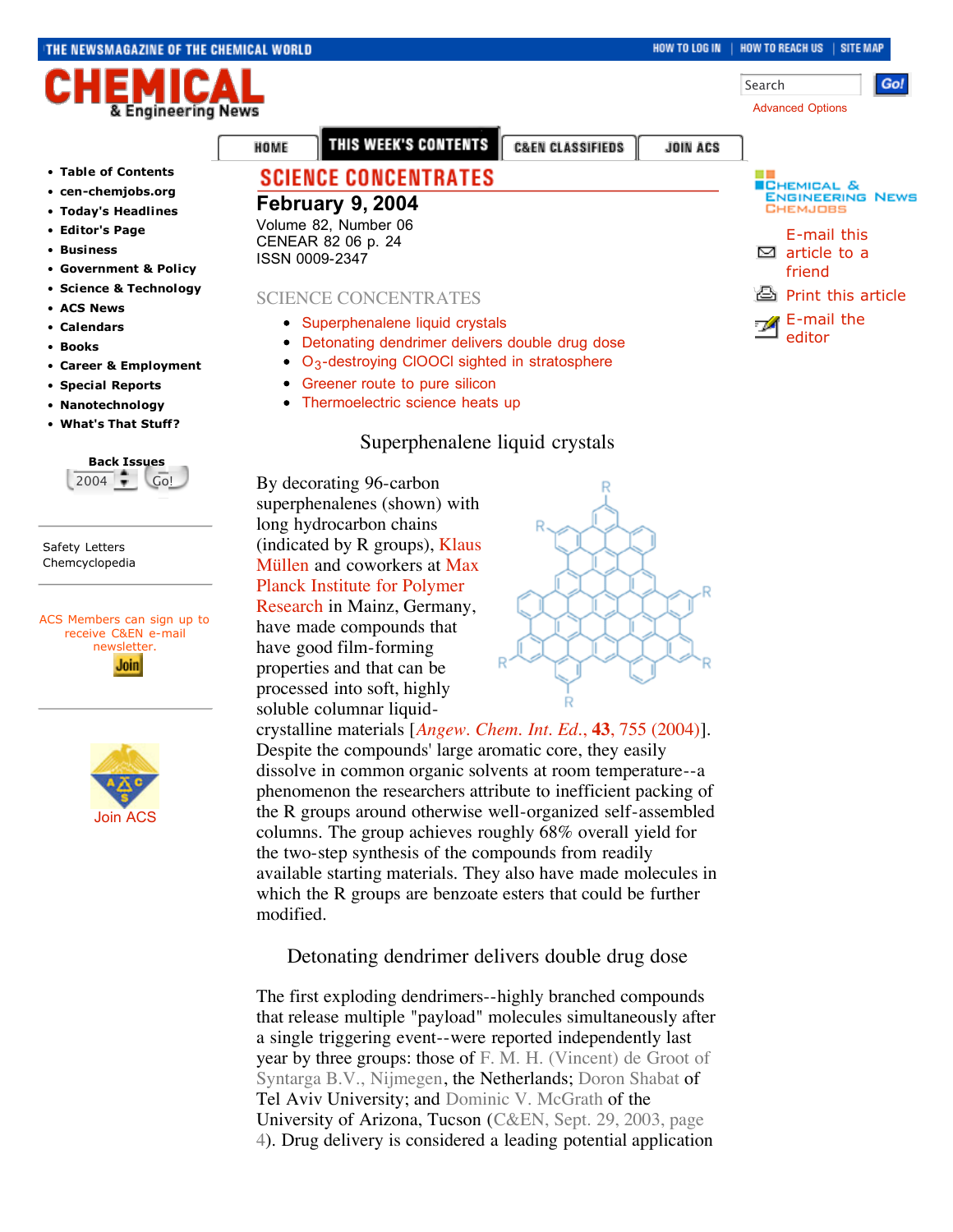of such dendrimers. Shabat and coworkers have now taken a step toward that goal. They load a "self-immolative dendrimer" with two different drugs--the anticancer agents doxorubicin and camptothecin--and use a catalytic antibody to bind to an enzyme substrate on the molecule, triggering release of both agents in cancer cells [*J. Am. Chem. Soc.*, **126**, 1726 (2004)]. Earlier, de Groot and coworkers had released four molecules of the anticancer agent Taxol from "cascaderelease dendrimers," but not under physiological conditions. The new study "clearly illustrates the application of these materials in the therapeutic arena," McGrath comments.

### O3-destroying ClOOCl sighted in stratosphere

The first measurement of chlorine monoxide dimer (ClOOCl) in the stratosphere bolsters current theory about ozone loss [*J. Geophys. Res.*, published online Feb. 4, http://www.agu.org/pubs/crossref/2004/2003JD003811.shtml]. Researchers first hypothesized the existence of ClOOCl in 1987, when they suggested that this molecule plays a crucial, catalytic role in atmospheric ozone decomposition over the poles. The theory is widely accepted, yet ClOOCl has not been directly observed in the atmosphere until now. "If it didn't exist, our understanding of ozone loss in the polar vortex would be severely undermined," explains David M. Wilmouth, a chemistry postdoc at Harvard University. Wilmouth, senior project scientist Richard M. Stimpfle, and colleagues not only observed and measured the dimer, but they compared the actual rates of formation and loss with those that had been expected. Their measurements came from a collaborative field campaign involving U.S. and European researchers and included flights of a NASA aircraft into Russian airspace over the Arctic. Wilmouth says the direct measurements of ClOOCl will help scientists develop better predictive models of ozone loss over the poles.

#### Greener route to pure silicon

The main industrial process for making elemental silicon- used in manufacturing semiconductor chips, silicones, and other materials--is the thermal reduction of  $SiO<sub>2</sub>$  (quartz) by carbon above 1,700 °C. An unwelcome by-product is  $CO_2$ , millions of tons of which are released annually to the atmosphere from this process. An electrochemical method to produce silicon that avoids  $CO<sub>2</sub>$  is now reported by chemical engineering reader George Z. Chen of the University of Nottingham, in England, and coworkers at Wuhan University, in China [*Angew. Chem. Int. Ed.*, **43**, 733 (2004)]. The researchers based their process on an electrochemical method that is used to reduce metal oxides to pure metals. They pressed  $SiO<sub>2</sub>$  powder into pellets and sintered these to make them porous. The pellets were next sandwiched between pieces of nickel foil, and this cathode assembly was immersed in molten CaCl<sub>2</sub> electrolyte. During electrolysis,  $O_2$  is